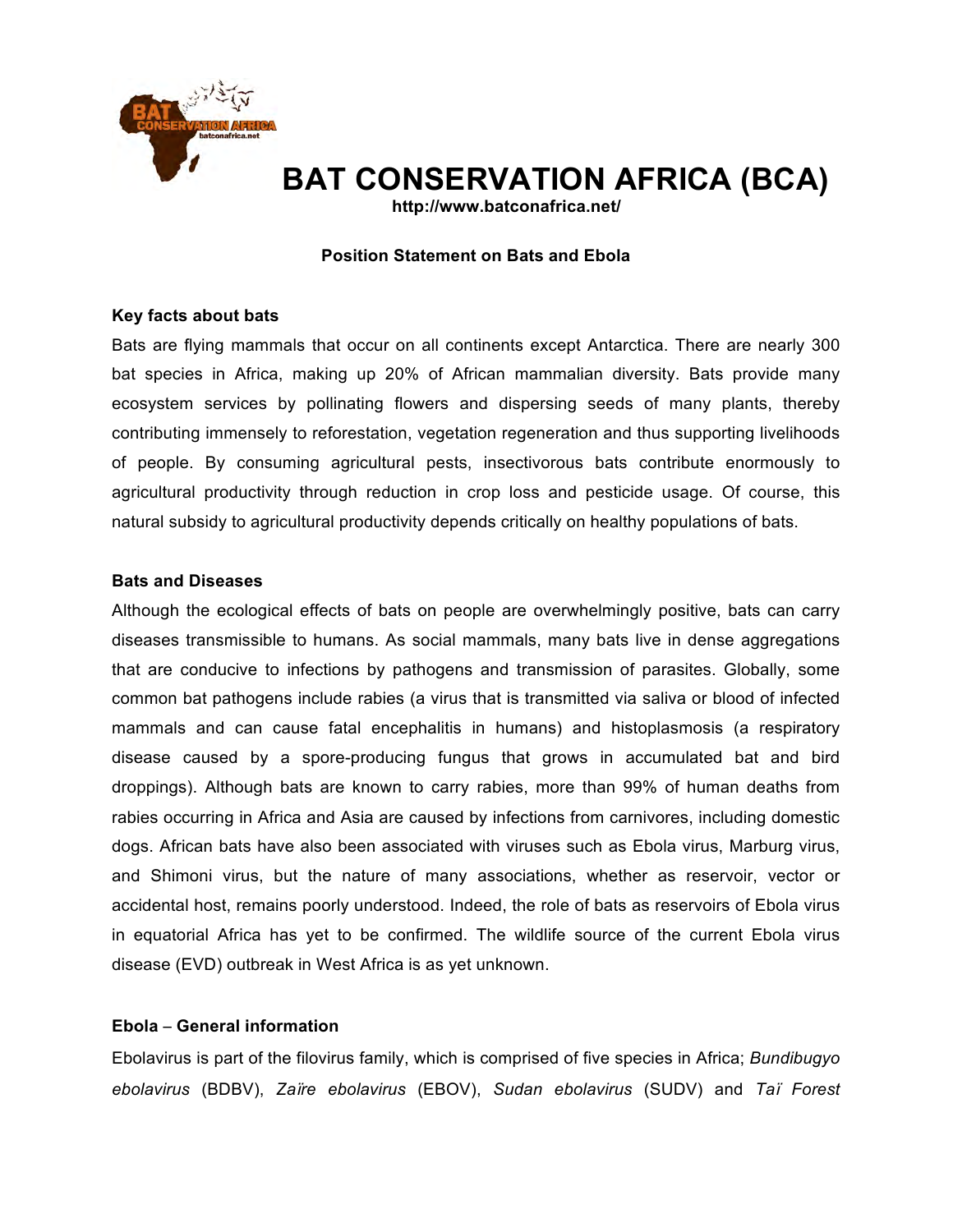*ebolavirus* (TAFV; formerly *Cte dIvoire ebolavirus*). These species cause periodic hemorrhagic fever outbreaks in humans and non-human primates with very high mortality rates.

#### **Transmission**

The virus is transmitted to people from close contact with wild animals including bats, and spreads in the human population through human-to-human transmission. Infection results from direct contact with blood, secretions, organs or other bodily fluids of infected (sick) people or animals or through indirect contact with environments or objects contaminated with such fluids.

#### **For details about signs and symptoms of Ebola refer to these links**

World Health Organization (WHO) - http://www.who.int/mediacentre/factsheets/fs103/en Centre for Disease Control (CDC) - http://www.cdc.gov/vhf/ebola/

## **Bats as a reservoir of Ebola virus**

Human disease is frequently linked to Ebola virus-infected primate carcasses but as with human, African primates such as gorillas and chimpanzees are susceptible hosts and succumb to the disease. Before 2005, the history of EVD outbreaks included known links to bat exposure, but it was not until 2005 that the first scientific evidence implicated bats as a reservoir of Ebola virus were forthcoming. Since then, several other wildlife species have been investigated as potential reservoirs of Ebola virus, including mammals, birds, reptiles, amphibians and plants, but evidence was only found. It is only in several fruit bat species (Table 1), including the hammer-headed fruit bat (Hypsignathus monstrosus), Franquet's epauletted fruit bat (Epomops *franquet*i) and the little collared fruit bat (*Myonycteris torquata*) that supportive evidence was found. Based on the detection of both anti-EBOV antibodies and EBOV nucleic acid in these species, they are considered putative reservoirs of Ebola virus. Serological evidence (antibodies against Ebola virus) has been identified in several other bat species, but this is inconclusive as evidence of Ebola virus infection. *Eidolon helvum* (Straw-coloured fruit bats), a migrating fruit bat widely distributed through sub-Saharan Africa, had very low levels of antibodies in one study in Ghana and no viral nucleic acids, making it an unlikely Ebola virus reservoir. Very few studies have focused on Ebola virus ecology, and the links between bats, non-human primates, humans and Ebola viruses are not clear. For a comprehensive review, see Olival, K.J., Hayman, D.T.S., 2014. Filoviruses in bats: Current knowledge and future directions. Viruses 6, 1759-1788. http://dx.doi.org/10.3390/v6041759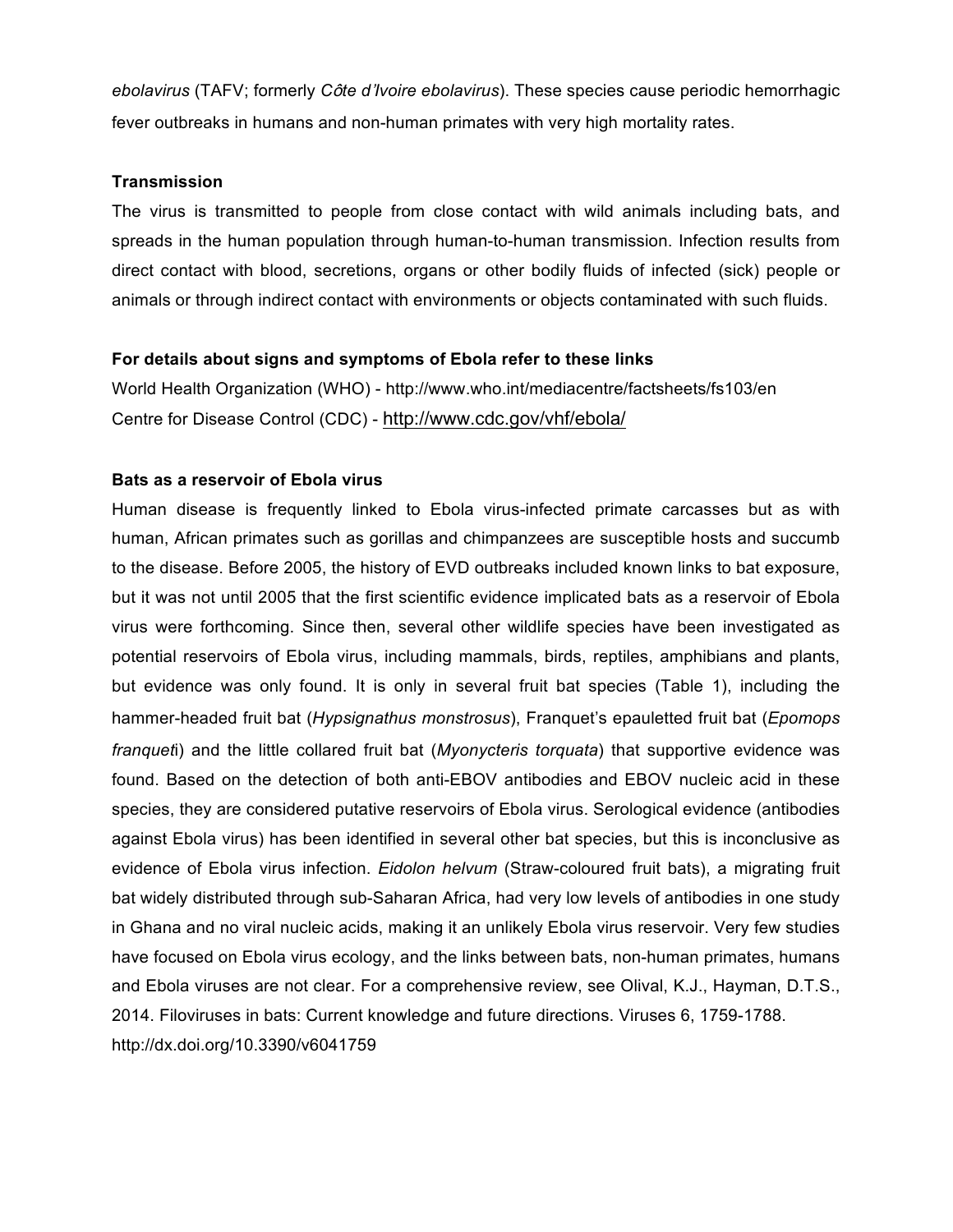Table 1. Basic ecological and geographical information about bats implicated as Ebola virus reservoirs

| <b>Species</b>                                                          | <b>Distribution</b>                                     | <b>Habitat</b>                                          | Day roosts                                     | <b>Migratory?</b>                                         |
|-------------------------------------------------------------------------|---------------------------------------------------------|---------------------------------------------------------|------------------------------------------------|-----------------------------------------------------------|
| <b>Franquet's</b><br>epauletted<br>fruit-bat<br>(Epomops<br>franqueti)  | West to Central<br>Africa, marginally<br>East Africa    | Common in<br>rainforests,<br>woodlands, and<br>farmbush | Densely foliated<br>large trees                | Non-migratory                                             |
| Hammer-<br>headed fruit-<br>bat<br>(Hypsignathus<br><i>monstrosus</i> ) | West to Central<br>Africa, marginally in<br>East Africa | Common in rainforests                                   | Densely foliated<br>trees, often near<br>water | Non-migratory                                             |
| Little collared<br>fruit-bat<br>(Myonycteris<br>leptodon)               | Nigeria eastwards                                       | Common in rainforest,<br>seasonally in<br>woodlands     | In bushes and<br>trees in the forest           | Seasonal<br>migration<br>between forests<br>and woodlands |

# **Misconceptions about Ebola, other viruses and bats**

In light of huge number of victims of Ebola virus currently ravaging parts of West Africa and limited scientific information, there is a great deal of misconception about the virus, its source and transmission. In fact, there is currently no evidence suggesting that the source of the current outbreak of *Zare ebolavirus* (EBOV) in remote southeastern Guinea emanated from bats. While some bat species have been implicated as reservoirs, the wholesale condemnation of bats is uncalled for and may only serve to exacerbate the threats facing these otherwise ecologically beneficial animals. Here we endeavor to correct some misconceptions about Ebola and bats:-

- The Ebolavirus is not airborne and the mere presence of bats cannot lead to an outbreak of EVD. Therefore attempts to relocate or exterminate bats will only lead to break up of bat colonies and raise the risk of human contact.
- Chances that encounters with, or mere handling of, bats could lead to infections are minimal. However, we advise that only bat experts should handle bats with appropriate personal protective equipment.